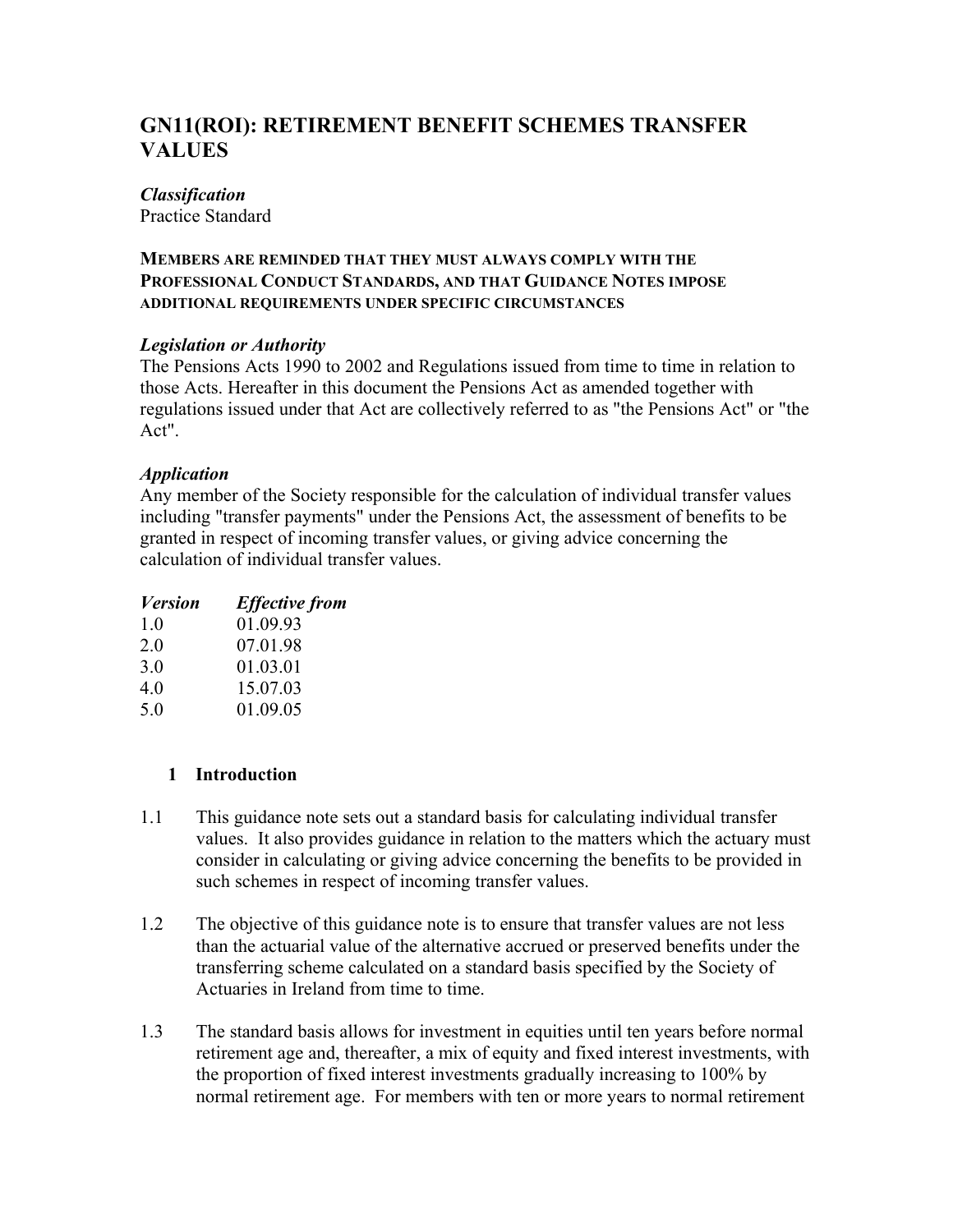age, the standard basis reflects an assumed long-term interest rate; for members within ten years of normal retirement age, the standard basis tends towards a reflection of current interest rates.

- 1.3 This guidance note relates to Republic of Ireland requirements and conditions.
- 1.4 This guidance note applies to all transfer values. A transfer value may include a transfer payment as defined under the Pensions Act.

# **2 Calculation basis**

- 2.1 Transfer values must reflect the rules of the pension scheme from which they originate and the overriding requirements of the Pensions Act. Every actuary has a duty to familiarise himself with both the provisions of the scheme and of the Pensions Act before recommending a transfer value.
- 2.2 (a) Except as provided for in paragraph 2.4, a transfer value must not be less than the standard transfer value calculated in accordance with these guidelines.
	- (b) The standard transfer value is the actuarial value of the contractual accrued, deferred or preserved benefits (as appropriate) payable to or in respect of the member, including statutory revaluation of such benefits in deferment and contingent benefits payable on death. The actuarial value must be calculated based on the standard assumptions set out in Appendix 1.
	- (c) Certain schemes provide, as an option, for the exchange of part or all of the member's pension for a lump sum payment. A standard transfer value must not make any allowance for this option where its inclusion would act to reduce the value.
	- (d) The standard transfer value applies primarily to the contractual benefits payable at the member's normal retirement age. However, where a member has an absolute right to receive these benefits at an earlier date, without reduction for early payment and without the consent of the trustees or employer, then the standard transfer value must be calculated on the assumption that the accrued benefit commences on:
		- 1. in the case of benefits other than preserved benefits, the earliest date at which unreduced benefits are available as a right to the member and,
		- 2. in the case of preserved benefits, the earliest date at which preserved benefits become payable under the Pensions Act.
- 2.3 Where the actuary considers it appropriate, he may recommend or calculate transfer values on a more generous basis. Such a basis could, amongst other things, reflect alternative assumptions which the actuary considers are appropriate to the circumstances. Alternatively, it could take account of additional benefits which a member has a reasonable expectation of receiving from the scheme on a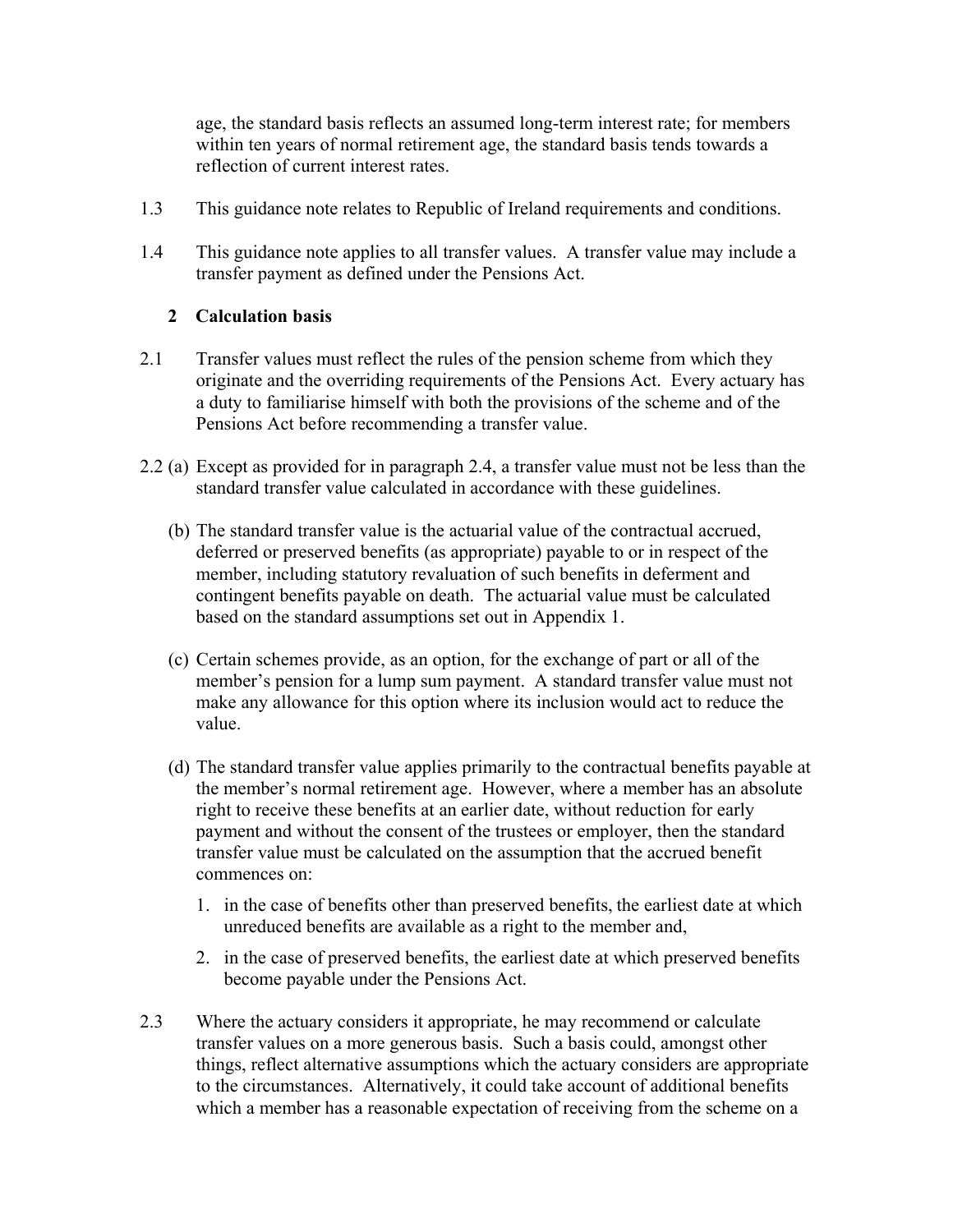discretionary basis. The actuary must establish with the appropriate authority (i.e. the trustees or the employer) the extent, if any, to which the transfer value calculation should make allowance for discretionary benefits and must advise the trustees of the financial implications of any such allowance.. In considering the appropriateness of calculating transfer values on a more generous basis, the actuary must consider the funding position of the scheme.

- 2.4 If the actuary is reasonably satisfied that the scheme does not satisfy the funding standard, then the actuary must advise the trustees that the amount of the transfer value may be reduced. In such circumstances, the actuary must advise the trustees as to the extent of the reduction in the transfer value which would be appropriate having regard to the scheme's funding position and the winding up priorities contained in Section 48 of the Act.
- 2.6 (a) In respect of incoming transfer values, subject to the provisions of the rules of the scheme, the actuary may recommend that benefits be provided on a defined benefit or on a money purchase basis.
	- (b) Where benefits are provided on a defined benefit basis, the actuary must employ methods and assumptions designed to provide the member with fair value for the incoming transfer. The actuary may consider that this is achieved by employing methods and assumptions which are consistent with those set out herein for the calculation of standard transfer values.
	- (c) If the benefits provided include discretionary elements which are only payable with the consent of an independent authority, then, in providing the quotation, the actuary must confirm the extent of the discretion and upon whom the discretionary power is conferred.
- 2.7 It is recognised that this guidance does not cover every conceivable circumstance that may arise. In such circumstances the actuary must as far as practicable apply the principles set out herein.

#### **3 Review of standard transfer assumptions**

3.1 The assumptions outlined in Appendix 1 will be reviewed not less frequently than every six months.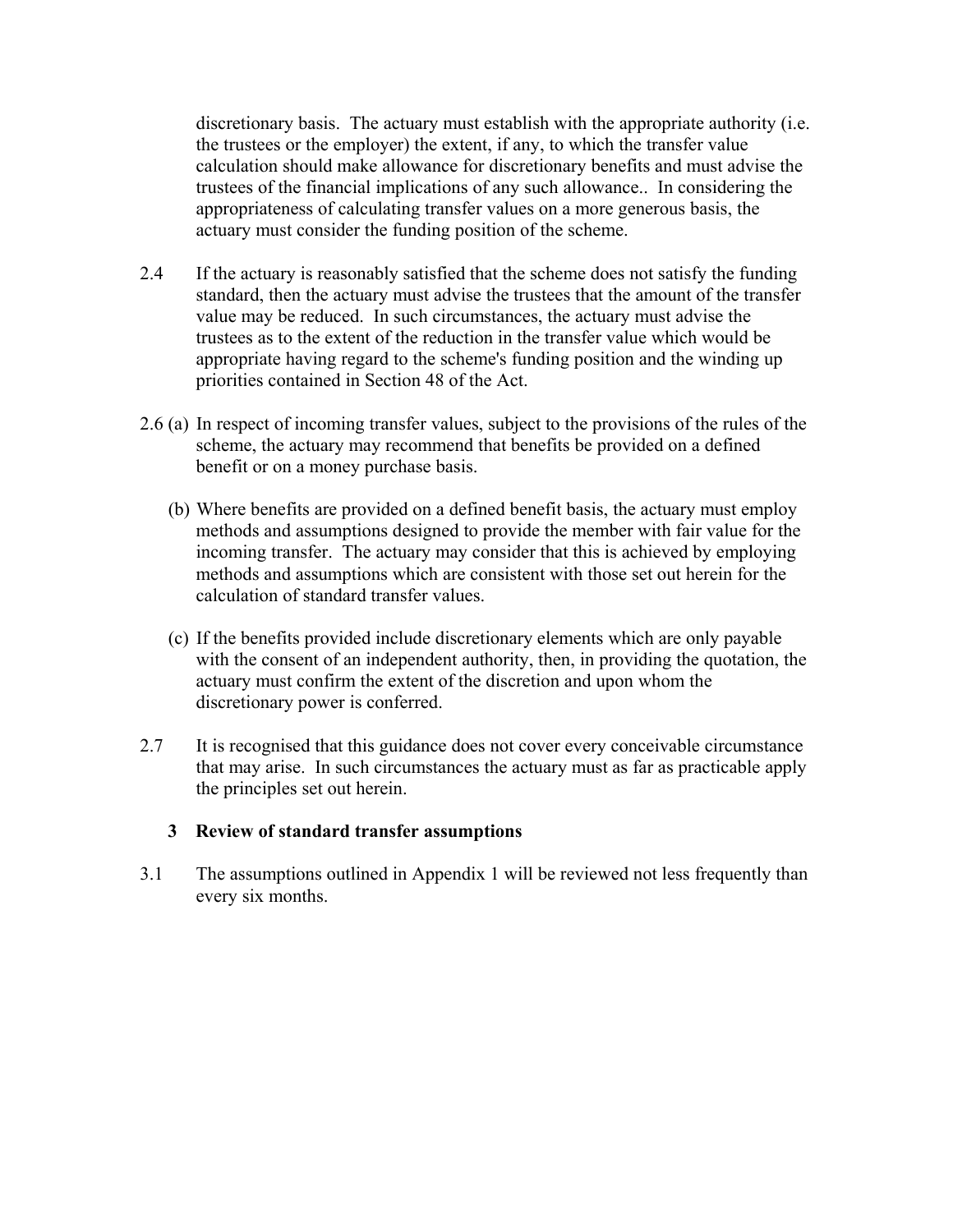## **4 Departures from the foregoing calculation basis**

- 4.1(a) Except as outlined in 4.2, if benefits related to pensionable salary at or around retirement have been credited in respect of an incoming transfer value, then the corresponding outgoing transfer value on subsequent withdrawal must represent the then actuarial value of the added years. This value must be calculated based on the then pensionable salary and other assumptions (including an allowance for future pensionable salary increases) as considered appropriate at the time of withdrawal.
- 4.2 Special considerations apply in cases where the circumstances of a previous transfer had been such that the assets transferred bore no direct relationship to the leaving service benefits under the previous scheme. The transfer value in respect of the amount transferred from the previous scheme must be at least equal to the actuarial value of the rights granted on leaving service under the new scheme in respect of the period of service under the previous scheme (including preserved benefit, if any).

# **5 Defined contribution schemes**

5.1 In the case of a defined contribution scheme (as defined in Part III of the Act), where all or part of a member's benefits depend directly on the proceeds of an earmarked investment, the corresponding transfer value will be the value of that investment. Similarly, an incoming transfer value to a defined contribution scheme will generally be applied to an earmarked investment, and the benefit to be granted will depend on the proceeds of the investment.

# **6 Presentation**

- 6.1 The actuary responsible for advising the trustees of a scheme on the basis for calculating transfer values must hold a current Scheme Actuary Certificate.
- 6.2 The actuary must inform the trustees of the basis used in calculating transfer values i.e. whether he or she recommends the provision of standard transfer values calculated in accordance with these guidance note or higher amounts.
- 6.3 It is not necessary for each transfer value to be authorised separately by the actuary. The actuary may supply tables or an electronic programme, for use by the trustees and administrators, for calculating the amount of any transfer value payable and the pensionable service or other benefits to be credited for an incoming payment. The actuary must specify the circumstances in which adjustments to the tables or revised rates would apply.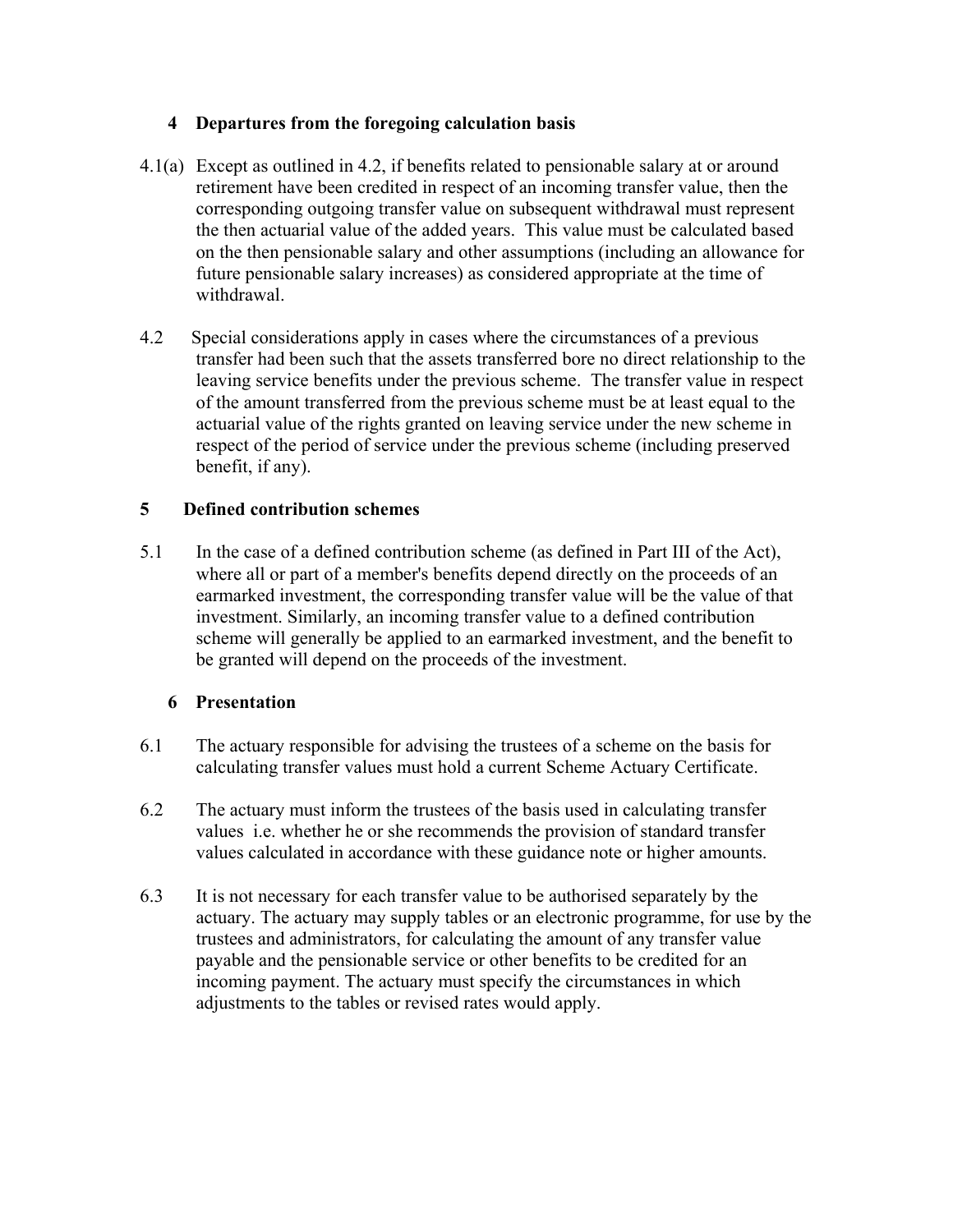## **APPENDIX 1 : CURRENT BASIS FOR USE IN STANDARD TRANSFER VALUE CALCULATIONS**

#### **(A) FINANCIAL ASSUMPTIONS**

|                                                       | $\%$ per annum |
|-------------------------------------------------------|----------------|
| Discount rate $-$ pre-retirement                      | 7.25%          |
| Long-term discount rate $-$ post retirement           | $5.00\%$       |
| Rate of price inflation $-$ pre retirement            | 2.25%          |
| Long-term rate of price inflation $-$ post retirement | $2.00\%$       |

For schemes providing either before or after retirement index-linked increases subject to an annual cap, the rate of increase assumed must be based on the following table. Other rates of increase must be calculated on a basis consistent with that underlying this table.

| Annual Cap    | <b>Assumed Increase</b> | Assumed Increase |
|---------------|-------------------------|------------------|
|               | Pre Retirement          | Post Retirement  |
| Under $1.5\%$ | Actual Cap              | Actual Cap       |
| $2\%$         | 1.50%                   | 1.50%            |
| 3%            | 1.75%                   | 1.50%            |
| $4\%$         | 2.00%                   | 1.75%            |
| $5\%$ or over | 2.25%                   | 2.00%            |

For schemes providing a fixed rate of revaluation either before or after retirement the relevant fixed rates must be used.

For schemes providing either before or after retirement increases on a parity pay basis the assumed rate of increase must be the relevant rate of price inflation plus 1.5% per annum.

If necessary, the standard transfer value must be restricted to comply with Revenue Limits (e.g. for schemes providing fixed rate revaluation or escalation in payment greater than the assumed rate of inflation).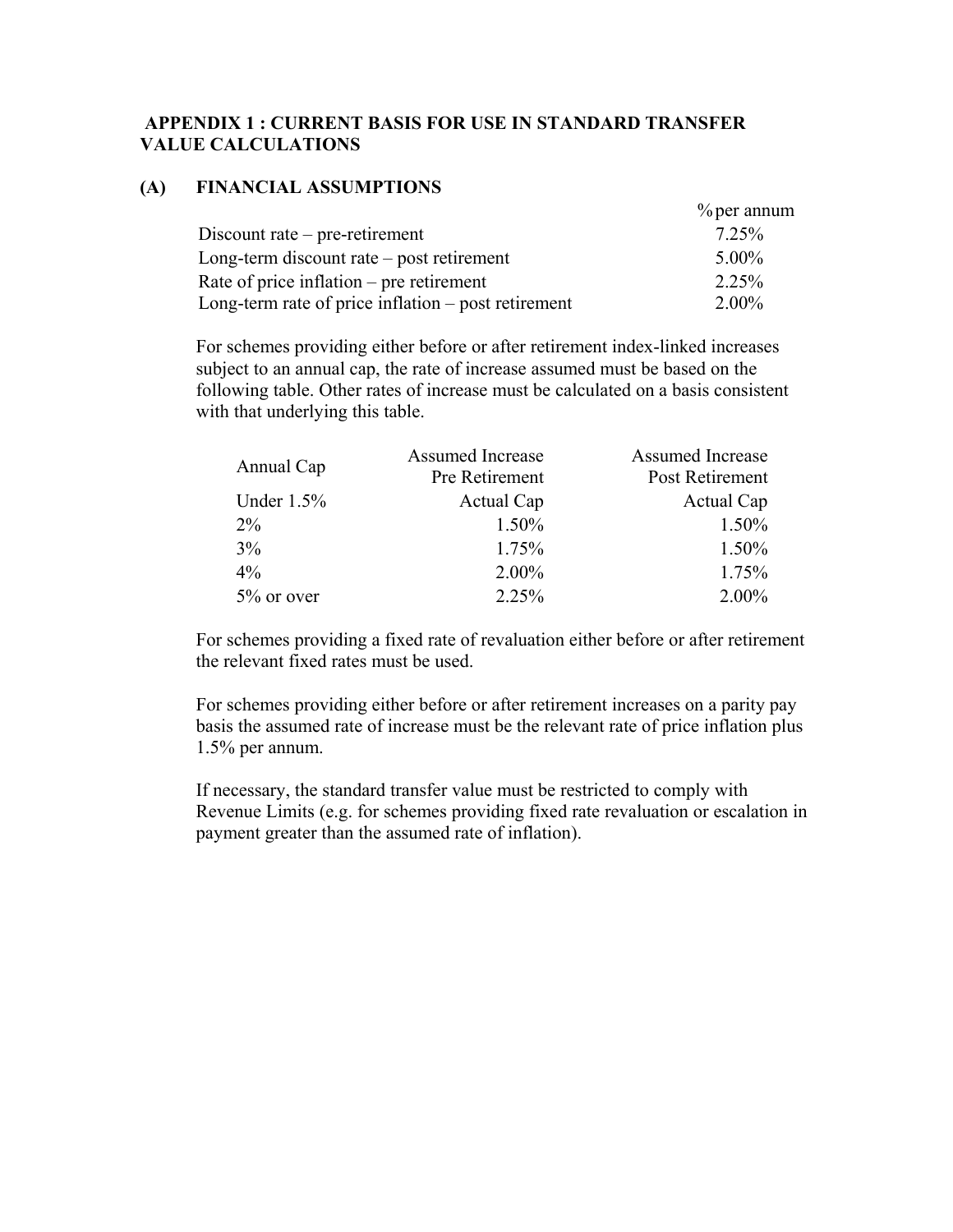## **(B) NON-FINANCIAL ASSUMPTIONS**

| Pre-retirement<br>mortality  | Males: AM92 Females: AF92                                                                                                                                                                                                                                                                                                                                                 |
|------------------------------|---------------------------------------------------------------------------------------------------------------------------------------------------------------------------------------------------------------------------------------------------------------------------------------------------------------------------------------------------------------------------|
| Post-retirement<br>mortality | Males: $90\%$ of PMA92 (c = 2004)<br>Females: $90\%$ of PFA92 (c = 2004)<br>with an increase to the annuity value of:<br>$0.225\%$ (male with no spouse's pension)<br>$0.175\%$ (female with no spouse's pension)<br>0.125% (male or female with spouse's pension)<br>(per annum compound) for each year between 2004 and the<br>year in which normal pension date falls. |
| <b>Marital Status</b>        | Marital status at date of leaving service. Where entitlement<br>is based on spouse at retirement or earlier death a proportion<br>married may be assumed.                                                                                                                                                                                                                 |
| Age difference               | Males three years older than females. In circumstances<br>where a spouse's pension would be payable only to a<br>member's current spouse that spouse's age may be used.                                                                                                                                                                                                   |

## **(C) MARKET VALUE ADJUSTMENT (MVA)**

The value calculated in accordance with the assumptions in A and B above is to be adjusted by multiplying it by a Market Value Adjustment (MVA), as set out below. The MVA used must be that applicable on the last working day of the month immediately before the effective date of the calculation.

The MVA adjusts for two factors:

(1) It allows for a reduction in the pre-retirement discount rate to the longterm post-retirement discount rate on a uniform basis over the 10 years immediately prior to normal retirement age (the "pre retirement MVA" )

and

(2) It allows for the difference between the yield on the benchmark stock (index-linked or conventional as appropriate) and the long-term postretirement discount rate at the calculation date in the case of members who are within 10 years of normal retirement age (the "post retirement MVA").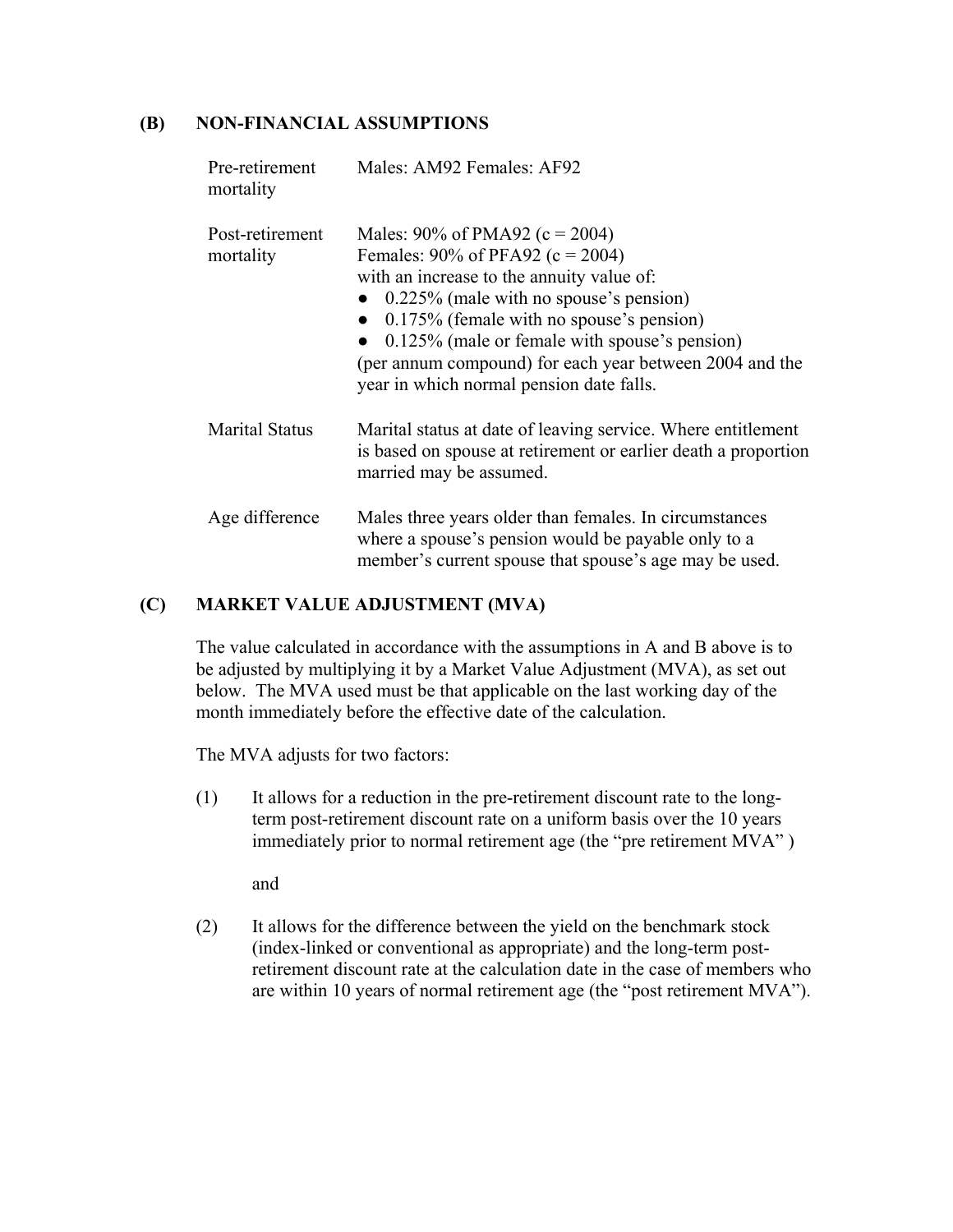#### **C.1 Pre-Retirement MVA**

The pre-retirement MVA must be calculated as:

 $[1.0725/(1.05+T/20 \text{ x} (.0725-0.05))]$  ^ T

where T is the number of whole years to normal pension date subject to a maximum of 10 years

## **C.2 Post-Retirement MVA**

Where the member has more than 10 years to go to normal pension age, the postretirement MVA is 1.

At normal pension age, the post-retirement MVA reflects the characteristics of the rate(s) of revaluation of the post-retirement benefits. In the case of retirement lump sums, therefore, the post-retirement MVA is 1.

The adjustment for fixed benefits (and/or benefits with fixed rate escalation in payment) in the case of a member at normal retirement age is calculated as:

| $0.05$ x a15 + v^15 at i% | where i is the annualised gross redemption |
|---------------------------|--------------------------------------------|
|                           | yield on the France Trésor OAT 5.75% 25    |
|                           | Octobre 2032 stock, to 2 decimal places    |

The adjustment for index-linked benefits in payment in the case of a member at normal retirement age is calculated as:

| $(1.05/1.02 - 1)$ x a15 + | where <i>j</i> is the annualised real yield on the   |
|---------------------------|------------------------------------------------------|
| $v^{\wedge}15$ at $i\%$   | France Trésor OAT $\epsilon$ i 3.15% 25 Juillet 2032 |
|                           | stock, to 2 decimal places                           |

Where the member has 10 years or less to go to normal retirement age the MVA is adjusted proportionately i.e. where  $N =$  the number of complete years to go to normal pension date, the MVA used is calculated as:

MVA at normal retirement age x  $(10-N)/10 + N/10$ 

A table of post-retirement MVA factors applicable within various yield bands is shown in Appendix 2.

# **C.3 Overall MVA**

The overall MVA is the product of the pre-retirement MVA and the postretirement MVA.